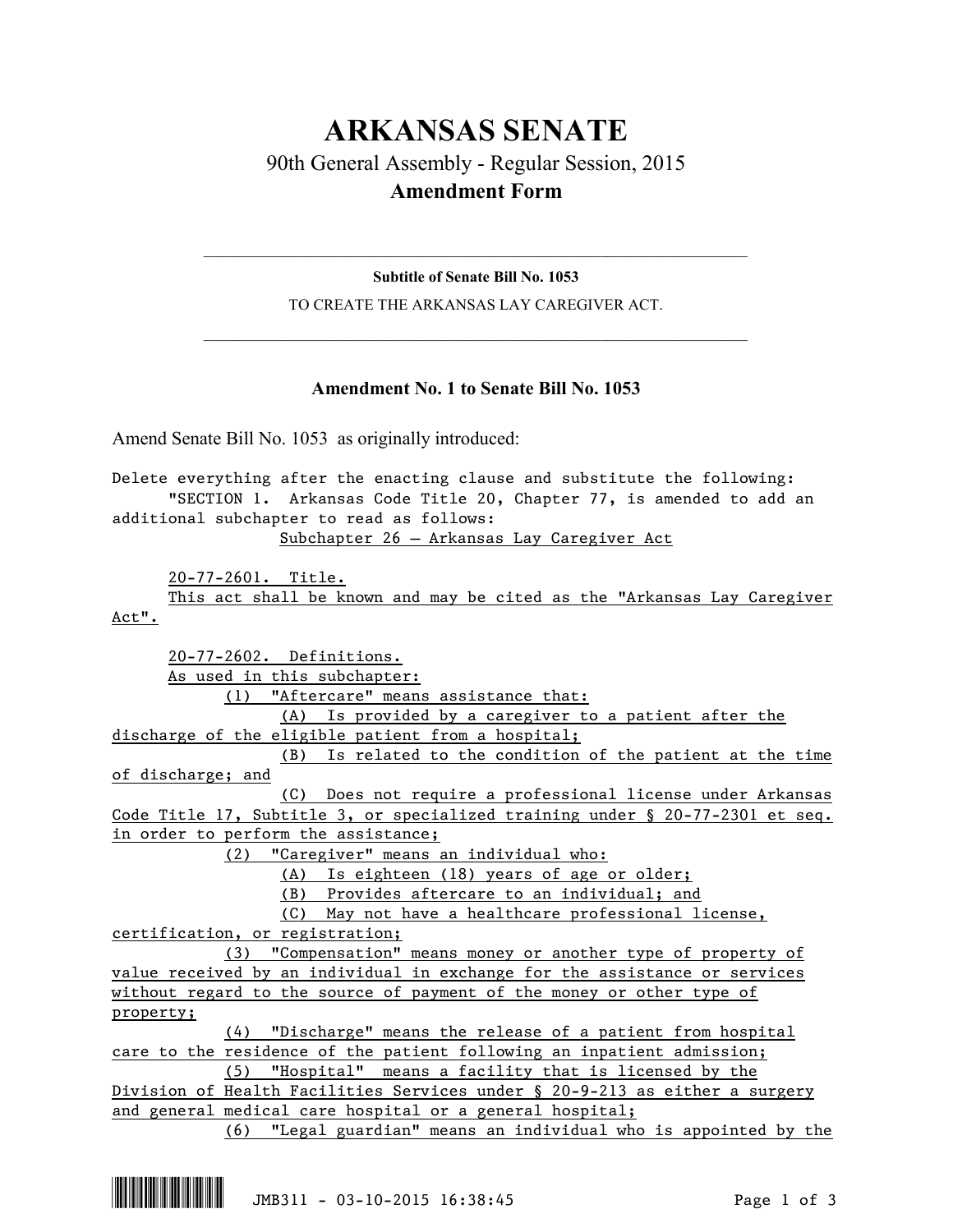court to make decisions about the health or medical care of a patient;

(7) "Patient" means an individual who has been admitted to a hospital for inpatient care and who is eighteen (18) years of age or older; and

(8) "Residence" means the dwelling that the patient considers to be the home of the patient, but does not include any rehabilitative facility, hospital, nursing home, assisted living facility, group home, or other healthcare facility licensed by the Division of Health Facilities Services or the Office of Long-Term Care.

20-77-2603. Designation of caregiver.

(a)(1) A hospital shall provide each patient or, if applicable, the patient's legal guardian, with an opportunity to designate a caregiver following the patient's admission into a hospital and before the discharge of the patient to the residence of the patient.

(2) Prior to discharge, a patient may elect to change the patient's designated caregiver in the event that the original designated caregiver becomes unavailable, unwilling, or unable to care for the patient.

(b) Designation of an individual as a caregiver pursuant to this section does not obligate that individual to accept the role of caregiver for the patient.

(c) This section does not require a patient to designate a caregiver.

(d) The hospital shall be deemed to have complied in full with the requirements of this subchapter, in the event that the patient or, if applicable, the legal guardian of the patient:

(1) Declines to designate a caregiver under this section; or

(2) Objects to the disclosure of medical information concerning the patient to the caregiver.

20-77-2604. Compensation to caregiver.

(a) A caregiver designated under this subchapter shall not accept compensation in exchange for aftercare provided to the patient.

(b) This subchapter does not prevent an individual who is a licensed medical professional under Arkansas Code Title 17, Subtitle 3, or has completed training as a trained in-home assistant under § 20-77-2301, et seq. from serving as a caregiver under this subchapter so long as the individual does not accept compensation in exchange for aftercare provided to the patient.

20-77-2605. Notification to caregiver.

(a) If a patient has designated a caregiver, the hospital shall notify the designated caregiver of the patient concerning the discharge or transfer of the patient to another licensed facility as soon as possible before discharge or transfer.

(b) In the event that the hospital is unable to contact the designated caregiver, the lack of contact shall not interfere with, delay, or otherwise affect the medical care provided to the patient or an appropriate discharge of the patient.

20-77-2606. Consultation with caregiver — Discharge plan.

(a)(1) As soon as practicable prior to the discharge of the patient, the hospital shall attempt to consult with the designated caregiver to